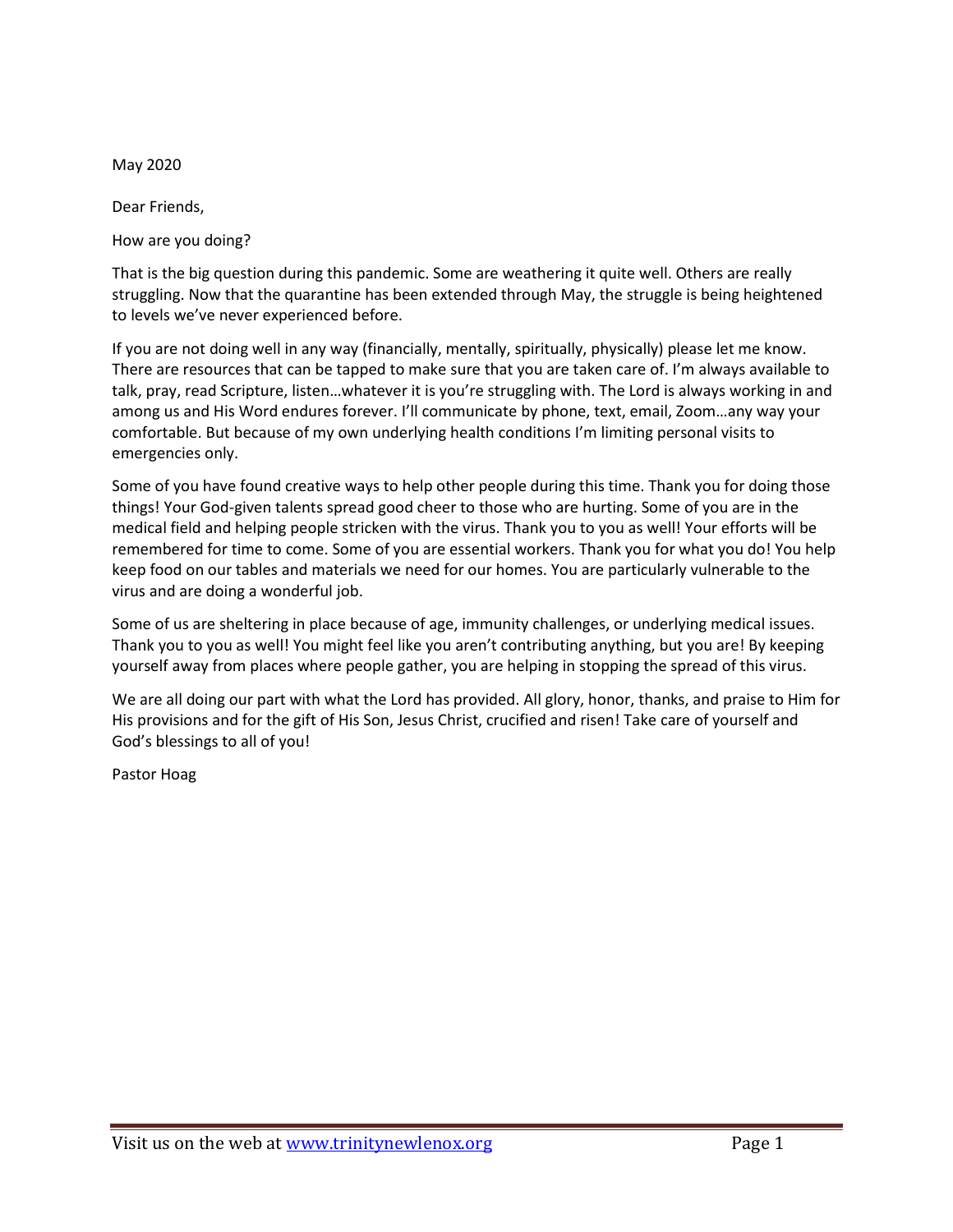#### **MAY 2020 NEWSLETTER**



### **Confirmed in Christ**

Confirmation has been postponed this year due to the Stay at Home order. It will be rescheduled once the order has been lifted and we can meet in larger groups again. Please watch the newsletter and the website for further information.



*Our summer worship schedule is pending. We will update you as soon as we have more information.*



# **Update from Council President, Jeff McDonald**

Looking ahead to another month of lock down, I am a bit surprised to find that the feeling front and center in my mind is one of being thankful. While this virus has forced all of us to amend our routines in any number of ways, we have been able to continue hosting 'virtual services' on a host of different sites in hopes of giving our members a consistent message week after week. Special thanks to Pastor Hoag, Lori Hilger and Dan Bay for all their efforts at getting these services out to all of us. In a time of unprecedented uncertainty, it is a great source of comfort to be able to 'see' Trinity regularly and these three are making that possible for us.

In other unprecedented news, we held our first virtual council meeting in April, where we all dialed in and met from the comfort of our respective homes. Like everything else, this will be better once we are back in front of one another. But this worked quite well, and it gave us an opportunity to review the church's business as we do every month - just through a different means. Here again, I'm thankful that we were able to do this as opposed to just canceling the meeting.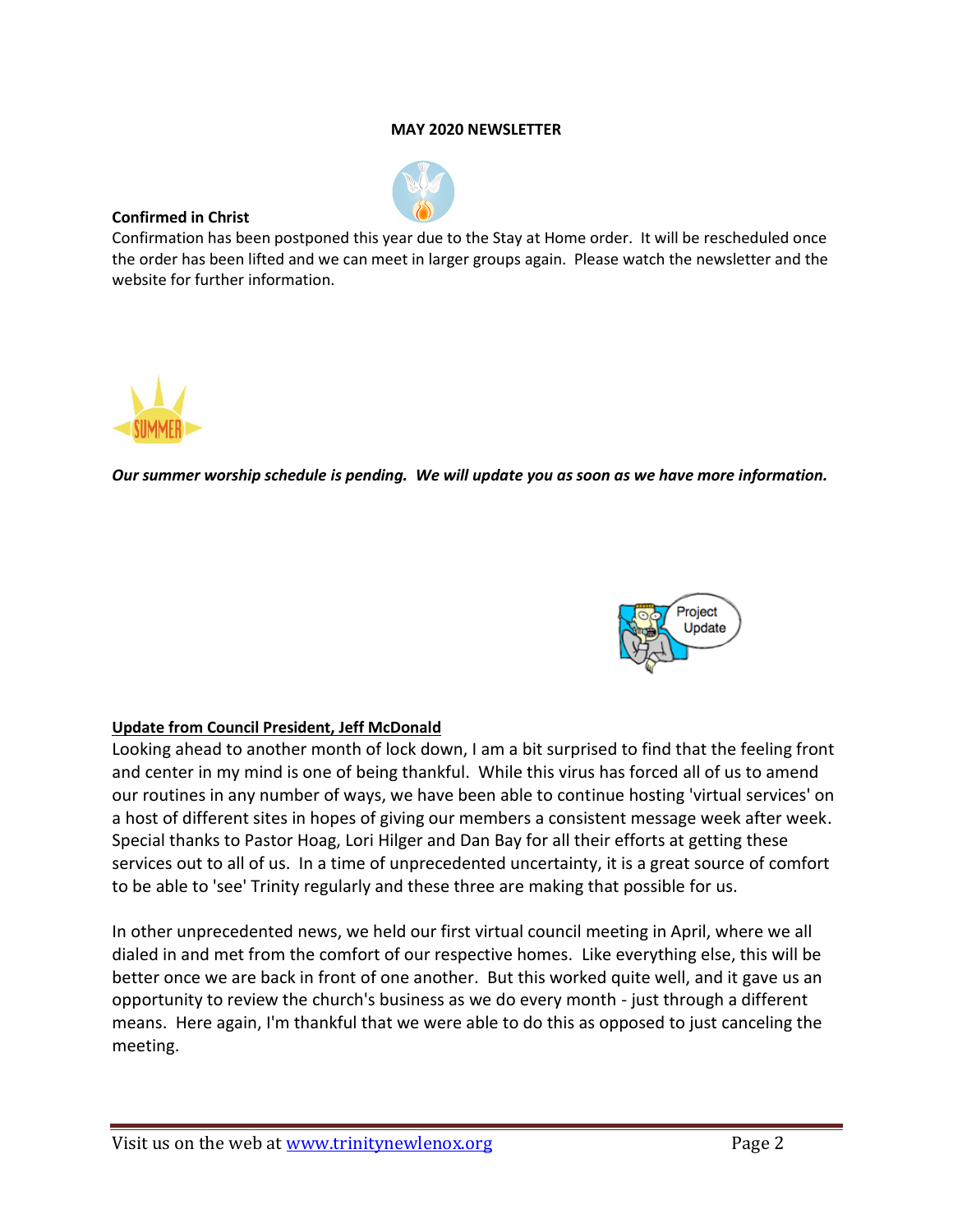Another source of considerable thanks is that our giving is doing surprisingly well despite our inability to congregate in person at Trinity. As luck would have it, we had just launched an online giving option in January of this year, never realizing that we might need it the way we have since the shutdown began. Our members have supported their church through many financial needs, and I was very pleased to see that giving (whether through the mail, drop-offs, or through the online platform) has been very generous despite the hardships that many of you are facing. Thank you to all who continue to support Trinity at this time. We all can be hopeful about this light at the end of the tunnel when things get back to normal, as the initial financial support we are getting suggests we will endure this shutdown period without any significant setback.

Now you know I wouldn't let the fact that our kitchen is done go unspoken as I am pouring out all of these things for which I am thankful. We have one last inspection to pass, and I am hoping that we might pass that by the time this newsletter goes out or shortly thereafter. But the main work on our year-long kitchen remodeling project has been completed and we are down to just a few finishing touches at this point. If you haven't seen the video showing our progress, including some before and after pictures, please check it out at [https://www.youtube.com/watch?v=vs-jBsOIq50.](https://www.youtube.com/watch?v=vs-jBsOIq50) While there were many people involved in making this project happen, I want to single out Jeff Lorenz, Dan Bay and Tom Buell for their tireless efforts and long hours spent getting this project completed for us. We continue to plan to have some sort of breakfast cooked in this kitchen once we are allowed to assemble in a large group, and we'll publish the details of that as soon as they are known.

I am hopeful that we will all soon be able to return to more normal lives than the ones we've been living for the last month and a half. Until then, I hope you are able to attend our virtual services and that things for you are as normal as they can be under these circumstances.

# MEMBER UPDATES

# **Deaths:**

Betty Ashcraft – March 25, 2020 Ron Lorenz – March 30, 2020 Bob Dickson – April 4, 2020 Ken Oldendorf – April 9, 2020 Peter Lynch – April 24, 2020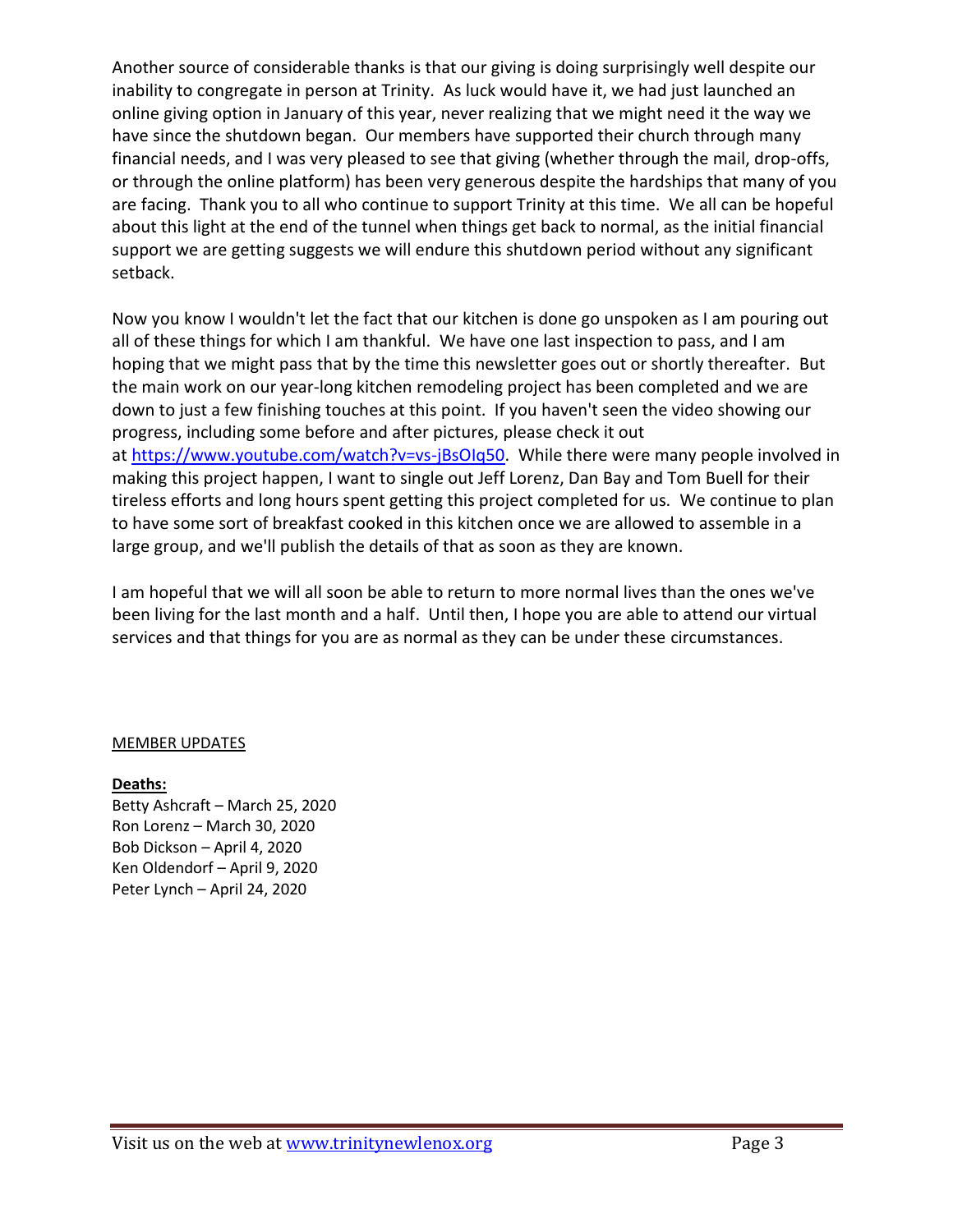

**Bible Classes:** Everyone is invited to join one or both classes! Classes are being held online. If you are interested in joining, please send Pastor Hoag a text or email and he will provide you with the link to join.

> Wednesday Mornings at 8:30 a.m. Thursday Evenings at 7:00 p.m.

#### **Chancel Guild**

Our May Meeting is being cancelled. We hope to meet in June.

Flowers were placed on the altar April 26, 2020, by Dunc and Allene Bachmann in Memory of their daughter, Sheri Sievert.



*ALTAR FLOWERS:* Flowers are placed on the altar every weekend to enhance and beautify the altar area in memory of a loved one, to commemorate a birthday, wedding, anniversary, or in celebration of God's blessings. A 2020 flower chart showing open weekends is posted in the cabinet across the general church office. The flower order forms are attached to the cabinet. If you would like to sponsor flowers on a particular weekend, complete the form and place it along with a **check made out to Trinity Lutheran Chancel Guild** in the Chancel Guild mailbox in the church office. If you want a date already chosen, it may be possible to share the date and the cost with permission from the person who has already selected the date. If you have any questions, please contact Kay Purnell at [purnellk51@hotmail.com](mailto:purnellk51@hotmail.com) or (815) 485-9017. Flowers may be picked up after the 10:30 Sunday service. Thank you to all who participate!

Flowers left in the refrigerator will be disposed of after 2 weeks.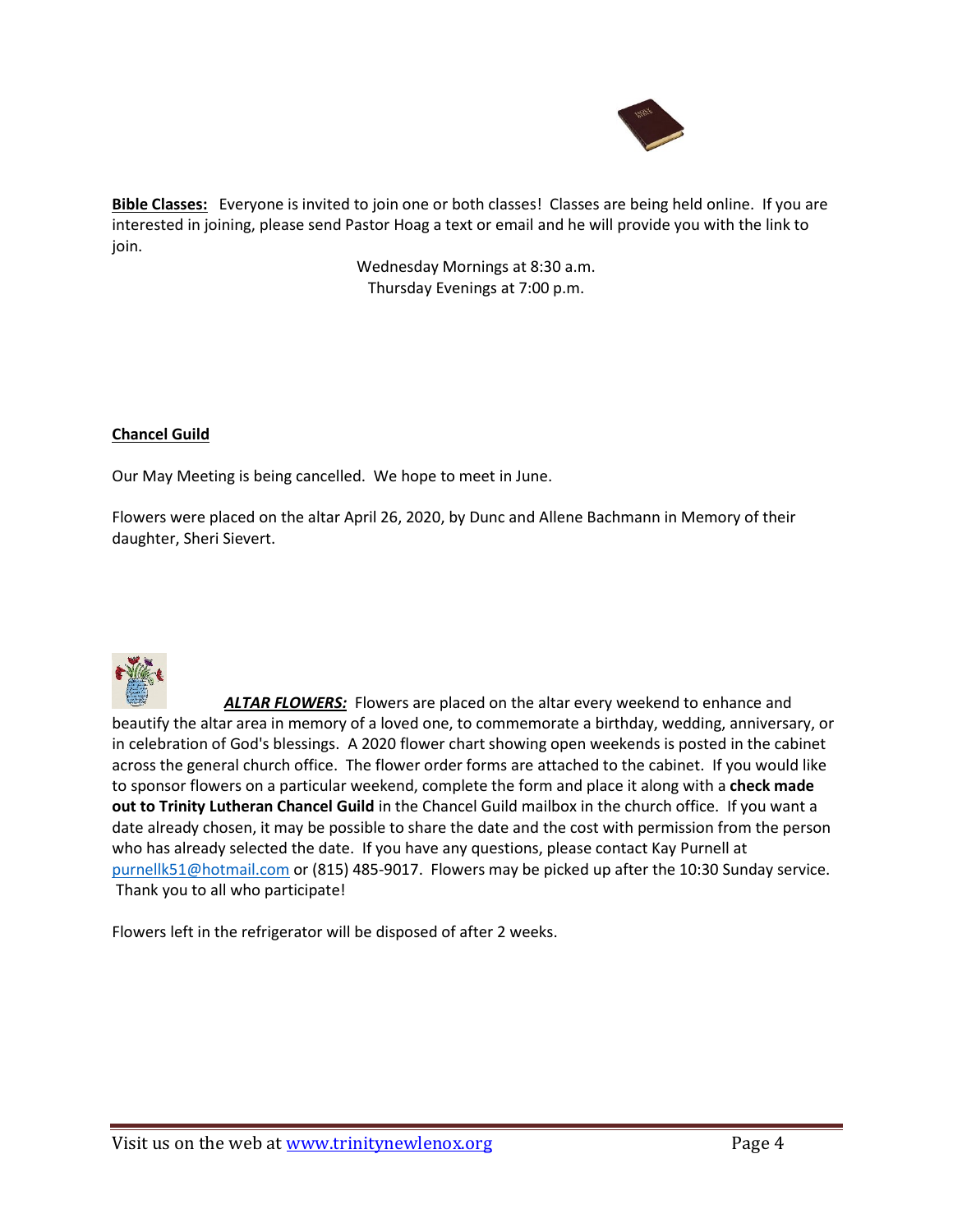

**Thank You** – The family of Ron Lorenz would like to thank the members of Trinity for all their cards, prayers, and memorials given in Ron's name.



**Church Council** The next meeting will be on Sunday, May 17 th at 7:00 p.m. *The meeting date has been moved from the 10 th due to Mother's Day. We may be meeting online once again.*



**Social Ministry**  Until further notice, our meetings are cancelled.



#### **St. Matthew's**

Please continue to donate rummage and food. These items will be taken to St. Matthew's periodically. Please remember that the new area to place rummage for St. Matthew's is in the old bathroom in the basement next to the lift. Food items can still be placed in the bins outside of Pastor Hoag's office.